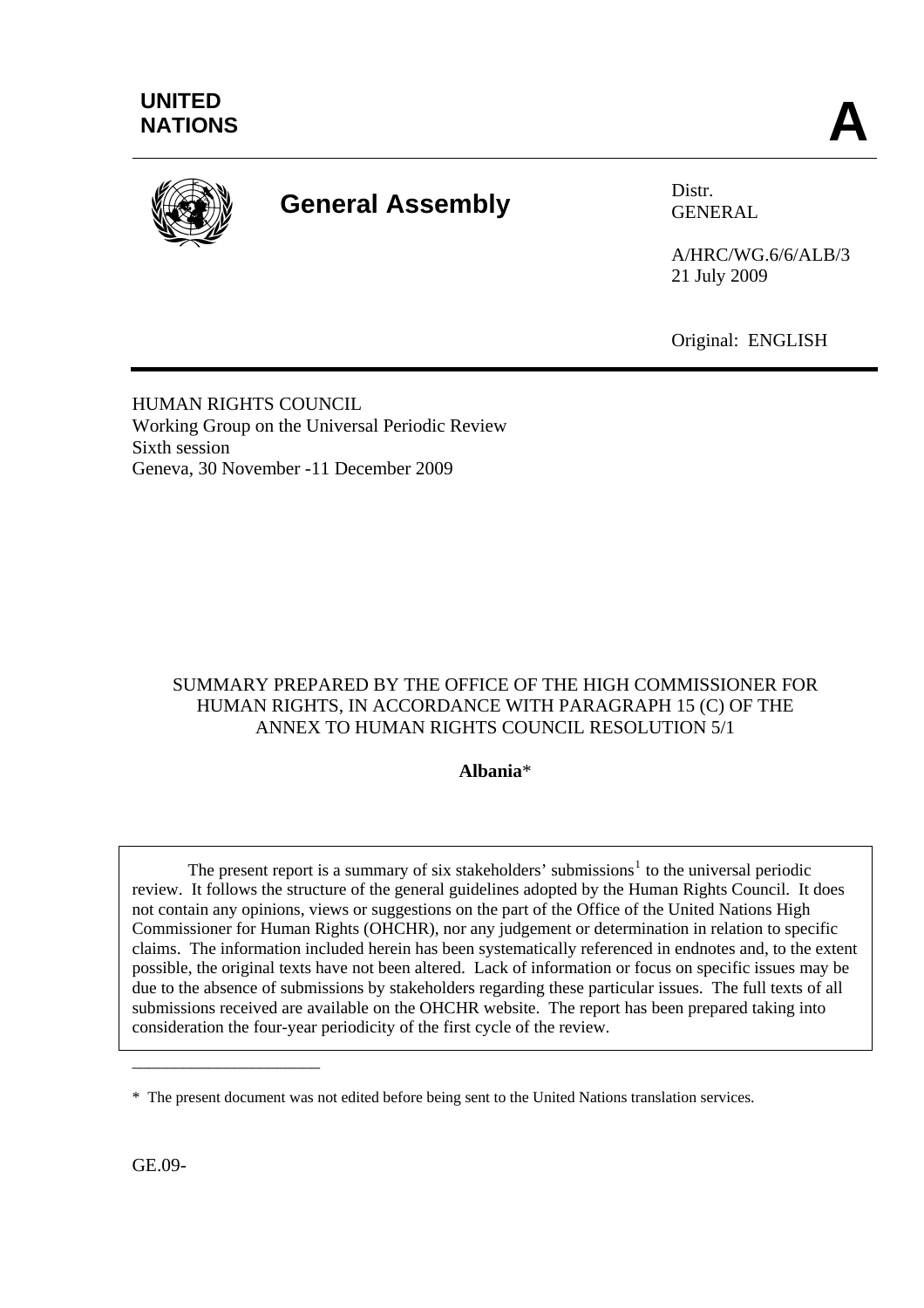## **I. BACKGROUND AND FRAMEWORK**

#### **A. Scope of international obligations**

1. Defence for Children International (DCI) indicated that Albania ratified the UN Convention on the Rights of the Child (CRC) on 28 March 2002, and that although Albania is not a member of the European Union (EU), it signed the Memorandum of Stabilisation and Association (MSA) with the EU, obligating itself to meet international standards for criminal juvenile justice.<sup>[2](#page-8-1)</sup> DCI noted that knowledge and understanding of the CRC and other conventions to which Albania is party, however, remain low even among officials that work with juveniles on a regular basis. This problem persists despite the fact that the 1998 Constitution mandates the publication of such international conventions and the Committee on the Rights of the Child highlighted this issue in paragraphs 19-20 of its Concluding Observations in 2005.<sup>[3](#page-8-1)</sup>

2. The Albanian Coalition "All Together Against Child Trafficking" (ATACT) indicated that Albania is still far from adequately protecting and promoting children's rights. One positive change, as reported by ATACT, was the ratification in February 2009 by the Albanian Parliament of the Convention of the Council of Europe on sexual abuse and exploitation.<sup>[4](#page-8-1)</sup>

## **B. Constitutional and legislative framework**

3. DCI noted that, in theory, in Albania ratified international agreements become domestic law upon their publication in the Official Gazette, avoiding the need for the promulgation of new law. This practice, however, can lead to confusion and contradiction between domestic and international legislation, as laws are often not accompanied by the appropriate legislative instrument containing rules to ensure their implementation.<sup>[5](#page-8-1)</sup>

4. DCI also noted that Albanian law has undergone continuous reform since the early 1990s, particularly with the emergence of a new constitution in 1998. Provisions related to the rights of children, however, remain scattered across numerous codes and statutes, sometimes in a contradictory manner.<sup>[6](#page-8-1)</sup> DCI recommended the development of a more unified, holistic and coherent approach to juvenile justice. The first step in this process is to adopt a comprehensive child rights code that recognizes children as distinct rights holders and contains provisions specific to their level of physical, mental and emotional development in society.<sup>[7](#page-8-1)</sup> ATACT noted that the Albanian Government has initiated a draft framework law on children's rights.<sup>[8](#page-8-1)</sup>

5. Human Rights Watch (HRW) referred to the law "on the lustration of the figure of high functionaries of the public administration and elected officials", passed by the Albanian National Assembly in 2008, which bans from Government employment those who worked during the communist-era (1944-1990) in the secret police, the judiciary or prosecutors' offices. HRW expressed particular concern at the broad categories of officials who may be affected, as well as the fairness and due process of the proceedings and the severity of the foreseen sanctions. HRW further noted that the opposition Socialist Party, the judges' association and the Albanian Helsinki Committee had filed complaints, arguing that the law is inconsistent with at least 18 articles of the constitution. HRW further reported that on 16 February 2009, the Constitutional Court decided to suspend the implementation of the law pending its decision on the submitted complaints. It also decided to send the law to the Council of Europe Venice Commission for an *amicus curiae* opinion. [9](#page-8-1)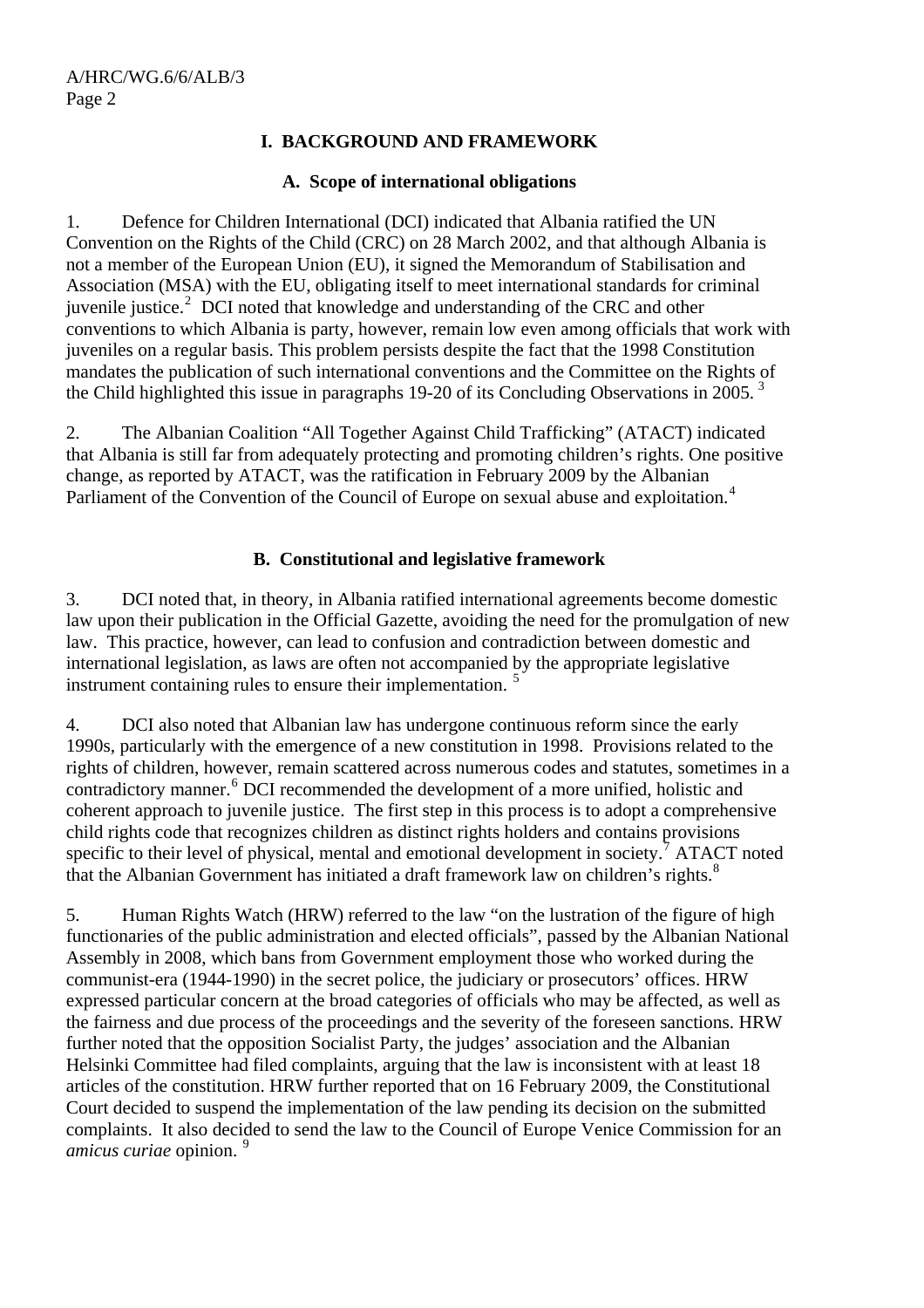6. Amnesty International (AI) urged Albania to take active steps to amend the Criminal Code and introduce a specific offence of domestic violence. <sup>[10](#page-8-1)</sup>

#### **C. Institutional and human rights infrastructure**

7. AI reported that there continues to be a lack of mechanisms and procedures to ensure the effective implementation of the law "On Measures Against Violence in Family Relations", which entered into force on 1 June 2007, accompanied by the "National Strategy on Gender Equality and the Eradication of Domestic Violence 2007-2010", published by the Ministry of Labour and Social Affairs. [11](#page-8-1) AI urged the Government to ensure that a nation-wide system of recording reports of domestic violence is established; that statistics are regularly made public and this information is used to inform government policy in combating domestic violence; to ensure, in partnership with ministries and municipal authorities, awareness of the provisions in the Domestic Violence Law for the issuance of protection orders; to adopt measures to ensure that the protection order mechanism is more effective; to complete the introduction of all remaining supporting legislation required to implement the Domestic Violence Law, and to make funds available to centres providing legal and other assistance to victims of domestic violence.  $12$ 

## **D. Policy measures**

8. In its third report issued in 2004, the European Commission against Racism and Intolerance (ECRI) of the Council of Europe (CoE) noted that a "National Strategy for the Improvement of Living Conditions of the Roma" that seeks to eliminate discrimination towards Roma has been developed and a Special State Committee on Minorities, mandated to make recommendations to the Government with respect to the promotion of the rights of minorities, has been established. ECRI further reported on a pre-screening procedure that has been put in place in order to determine the status of non-citizens in the country illegally, and ensure that persons who are trafficked, asylum seekers and those seeking repatriation are treated in a manner appropriate to their situation. ECRI also referred to a National Strategy to Combat Trafficking that has also been adopted and indicated that police at all levels have been provided with training in human rights. $^{13}$  $^{13}$  $^{13}$ 

# **II. PROMOTION AND PROTECTION OF HUMAN RIGHTS ON THE GROUND**

# **B. Implementation of international human rights obligations**

# **1. Equality and non discrimination**

9. HRW referred to recent reports documenting human rights violations based on sexual orientation and gender identity in Albania which have been published by the European Commission, the Council of Europe's Commissioner for Human Rights and The International Lesbian and Gay Association Europe  $(ILGA)$ <sup>[14](#page-8-1)</sup> HRW hoped the upcoming Universal Periodic Review will recommend that the Albanian authorities introduce to Parliament a comprehensive, all-inclusive anti-discrimination law, including protection against discrimination on the grounds of sexual orientation and gender identity. [15](#page-8-1)

# **2. Right to life, liberty and security of the person**

10. According to DCI, articles 86 and 87 of the Albanian Criminal Code are incompatible with the definition of torture set out in the UN Convention against Torture and Other Cruel, Degrading or Inhuman Treatment or Punishment.<sup>[16](#page-8-1)</sup>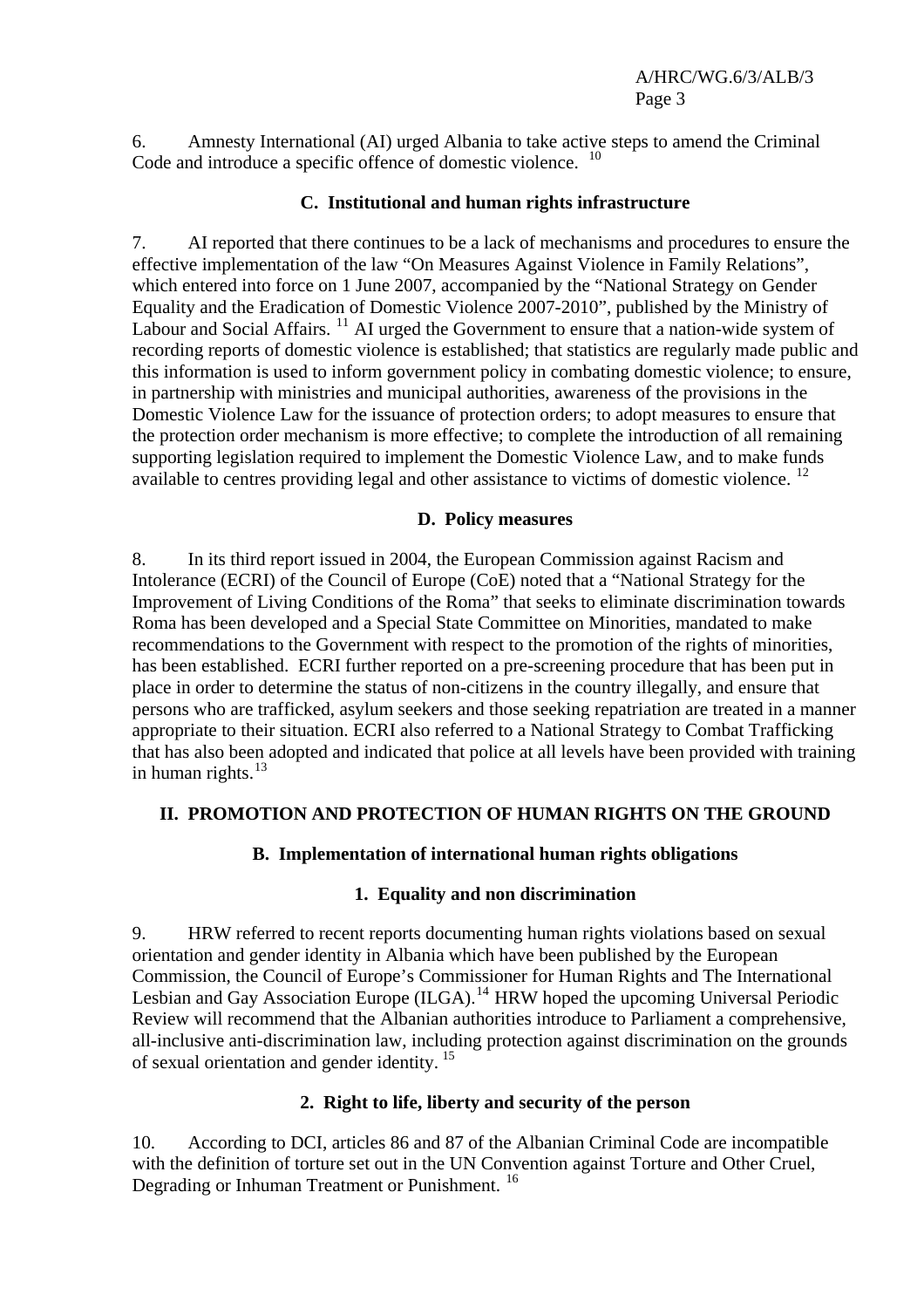11. The Global Initiative to End All Corporal Punishment of Children (GIEACPC) indicated that corporal punishment in Albania is lawful in the home. Provisions against violence and abuse in the Criminal Code, the Family Code and the Law on Measures Against Violence in Family Relations are not interpreted as prohibiting all corporal punishment in childrearing. <sup>[17](#page-8-1)</sup> GIEACPC also indicated that corporal punishment is prohibited in schools and in the penal system, but noted that research on juveniles in prisons by the Children's Human Rights Centre of Albania found that corporal punishment was commonly used as a punishment when internal prison rules were broken.<sup>[18](#page-8-1)</sup> There is no explicit prohibition of corporal punishment in alternative care settings, as further noted by GIEACPC.<sup>[19](#page-8-1)</sup>

12. DCI reported that Albanian law mandates that prisoners be separated by sex and age. In reality, overpopulation in prisons and pre-trial detention centres has led to many juveniles being imprisoned with adults. Imprisonment of adults and children together, inadequate sanitation, lack of educational and recreational services, lack of psychologists and social workers, and chronic scarcity of resources are problems throughout the detention system in Albania.<sup>[20](#page-8-1)</sup> Juveniles held in pre-trial detention centres suffer from very poor living conditions and occasionally families are not even made aware of the whereabouts or state of their children.<sup>[21](#page-8-1)</sup>

13. In its 2008 report to the Albanian Government on its visit to Albania, the European Committee for the Prevention of Torture and Inhuman or Degrading Treatment or Punishment (CPT) of the CoE, recommended, *inter alia*, (i) with regard to establishments under the authority of the Ministry of Interior: to redouble efforts to combat ill-treatment by the police; take immediate steps to ensure that persons remanded in custody are always promptly transferred to a pre-trial detention centre or remand prison; review material conditions in all police establishments and; (ii) with regard to establishments under the authority of the Ministry of Justice: to devise and implement a comprehensive regime of out-of-cell activities for remand prisoners in all the pre-trial detention centres visited, as well as at Prison No. 313, and, as appropriate, in other prison establishments in Albania; implement without further delay the provision of outdoor exercise for male adult prisoners at Prison No. 313; take the necessary steps to ensure that all prisoners at Prison No. 313 have acceptable conditions of detention; steps should be taken in all pre-trial detention centres visited to provide more recreational activities to juveniles; take the necessary steps in all prison establishments to ensure a comprehensive medical examination on admission and that all prisoners are provided with information regarding the prevention of transmissible diseases; all medical examinations of prisoners are conducted out of the hearing and –unless the concerned doctor requests otherwise in a particular case – out of the sight of prison officers; individual medical file is opened for each prisoner and upon request, the doctor's conclusions be made available to the prisoner and his/her lawyer; special training be offered to prison doctors on the manner in which medical screening of newly-arrived prisoners is performed and observed injuries recorded.[22](#page-8-1)

14. With regard to involuntary hospitalization in psychiatric establishments, the CPT requested information on: confirmation that a judicial review procedure has been carried out in respect of all forensic patients who have been subject to involuntary treatment under Section 46, paragraph 1, of the Penal Code for more than a year, as well as information on the outcome of these procedures; clarification as to whether psychiatric patients always receive a copy of the court decision on involuntary placements; and progress made in preparing draft legislation to amend the Mental Health Act.<sup>[23](#page-8-1)</sup>

15. ATACT indicated that exploitation of children for labour, in particular through begging, has long been an issue in Albania. A majority of these children are not registered at the civil status office and, as a consequence, do not attend school and lack access to public services such as healthcare.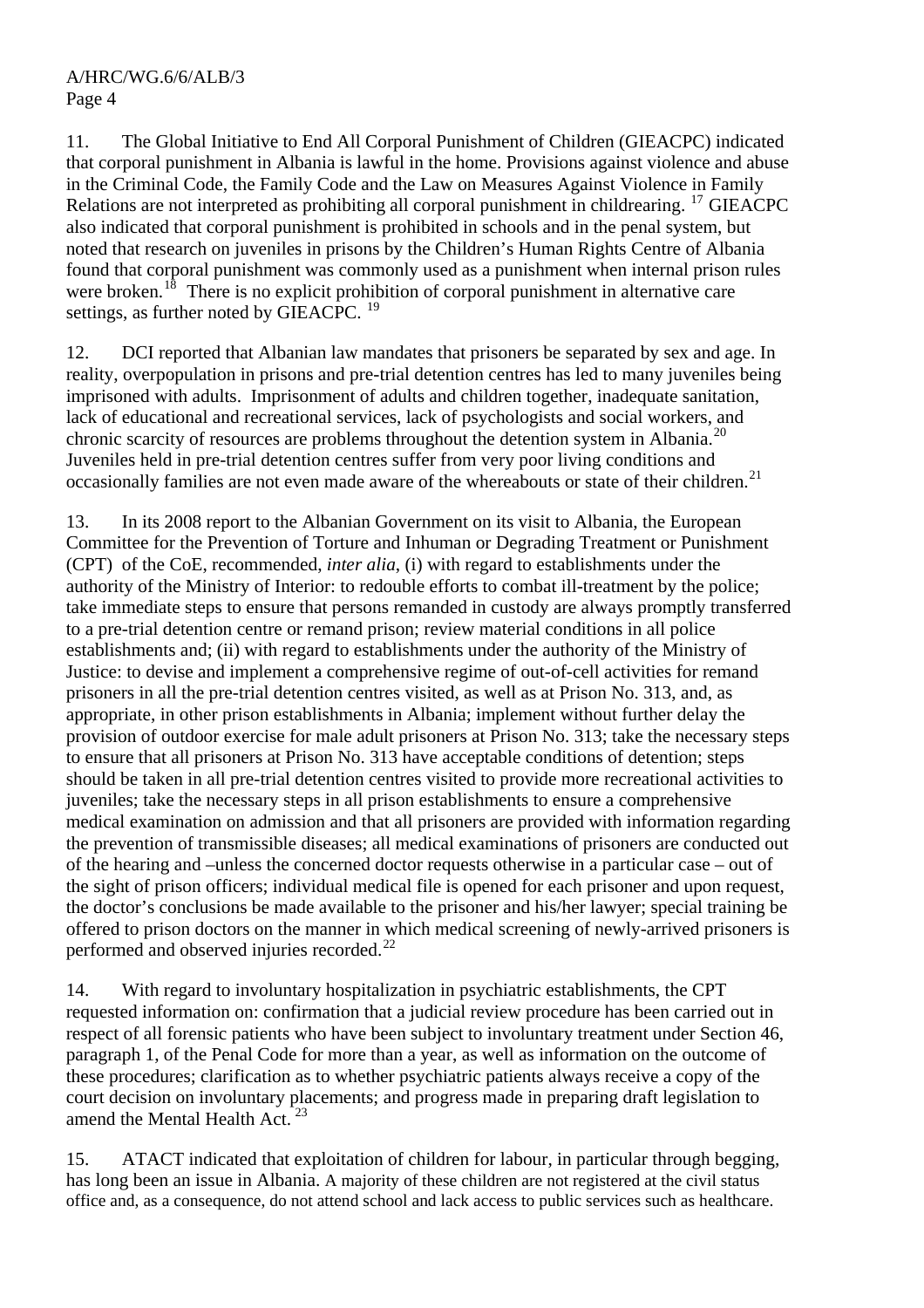There are no official statistics on the number of children who work and beg in the streets. The Albanian legal framework against child exploitation has not been implemented so far and child protection mechanisms at both institutional and community levels are weak or nonexistent, and in most cases fail to protect children from such risks.<sup>[24](#page-8-1)</sup> ATACT also noted that the registration of a child can be extremely complicated in cases where the legal systems of more than one State have to be applied, as is the case for many Albanian children born and/or living abroad. Moreover, the registration of Roma community/children is still a problematic issue.<sup>[25](#page-8-1)</sup>

# **3. Administration of justice, including impunity and the rule of law**

16. HRW indicated that the Albanian authorities have failed to investigate properly allegations that the Kosovo Liberation Army (KLA) abducted and transferred prisoners to Albania after the 1998-1999 Kosovo war.[26](#page-8-1) HRW hoped the upcoming Working Group on Universal Periodic Review will recommend that the Albanian authorities a) to conduct a prompt and independent investigation into allegations that the KLA illegally detained Albanians, Serbs and Roma from Kosovo in detention facilities in Albania, where the captives were beaten, tortured, and in some cases killed; b) cooperate with ongoing investigations into the same allegations by the Council of Europe and the War Crimes Prosecutor of Serbia; c) prosecute anyone in Albania found to be party to such crimes, including those who gave the orders.  $27$ 

17. DCI noted that the Criminal Procedure Code entered into force in 1996, but Albania has still not succeeded in creating separate courts for juveniles.<sup>[28](#page-8-1)</sup> DCI indicated that, largely due to the fact that it does not have a separate juvenile justice system, Albania suffers from a severe lack of specialised judges, prosecutors, police, lawyers, social workers and other officials trained in working with juvenile offenders.<sup>[29](#page-8-1)</sup>

18. DCI further indicated that the 1998 Constitution does not specify an age of legal responsibility, which is a troubling gap given that persons under the age of eighteen years make up 40% of the Albanian population.  $30^{3}$  $30^{3}$  DCI noted that juvenile offences in Albania increased between 2002 and 2004 before declining slightly in  $2005$ .<sup>[31](#page-8-1)</sup> DCI also noted that there is discrimination in tackling juvenile delinquency, and a disproportionately large number of juveniles apprehended are of Roma, Egyptian, or other ethnic minority origin. [32](#page-8-1)

19. According to DCI, article 46 of the Criminal Code mandates the provision of education to children under 14 convicted of any criminal offence, and those under 16 convicted of petty crimes. [33](#page-8-1)

# **4. Right to social security and to an adequate standard of living**

20. According to information cited by ATACT, the number of children not registered at the civil registry is still a big concern. Many children in Albania remain unregistered because they were born outside of health centres, and did not obtain the Act of Birth Certificate. Other reasons for the lack of registration are: declaration of false/wrong identity of parents; lack of economic means to follow the court procedure in cases where the deadlines provided by the law have not been respected; limited awareness of parents of the importance of registering their child; and an inappropriate registration scheme which is unable to cope with internal migration and other phenomena. [34](#page-8-1)

21. ATACT also made reference to the national law "On status of orphans – Law no.8153 – 31.10.1996", indicating that children granted the status of orphan are entitled to various supports, such as financial payments, scholarships and free access to other basic services. In reality, the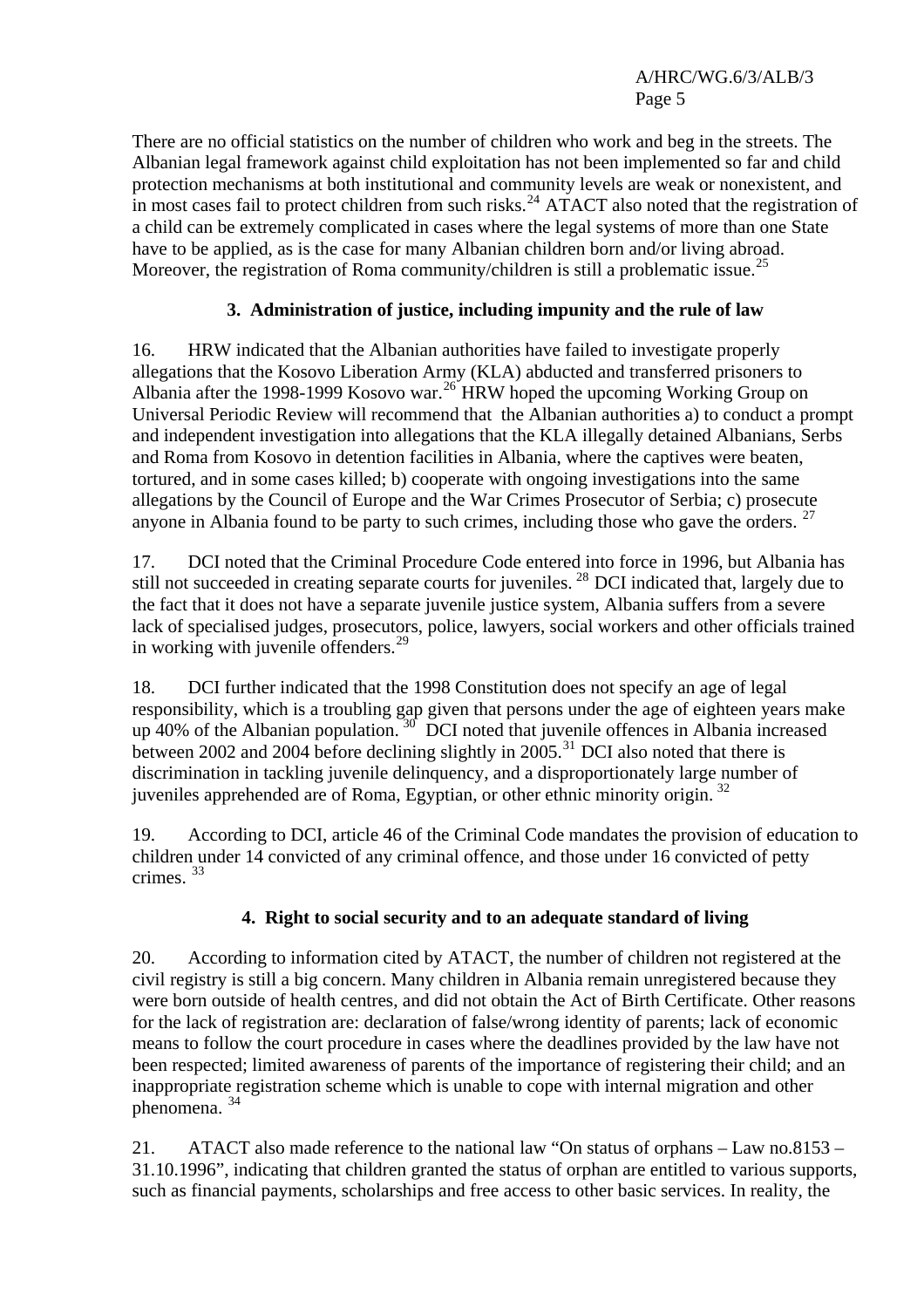available economic support is insufficient and there is also poor implementation regarding support services for orphans. After-care services are not available once they leave public residential institutions, and there are no follow-up processes to monitor progress or support educational, employment, or welfare and housing.<sup> $\frac{35}{25}$  $\frac{35}{25}$  $\frac{35}{25}$ </sup> AI urged Albania to fulfil the rights of orphans to "special protection" throughout their childhood (that is, up to age of 18), as well as their other rights, including to education, and to protection from neglect, ill-treatment and sexual abuse or exploitation, as set out in the Convention on the Rights of the Child.<sup>[36](#page-8-1)</sup>

22. ATACT also reported on the lack of any legal definition for "children at risk of losing parental care". In the absence of such a definition, it is not possible to properly identify and collect relevant data, and to consequently support families or children at-risk due to poverty.<sup>[37](#page-8-1)</sup>

## **5. Minorities and indigenous peoples**

23. In 2008, the Advisory Committee on the Framework Convention for the Protection of National Minorities (ACFC) of the CoE noted the following efforts to enhance the implementation of the Framework Convention: establishment of a State Committee on Minorities to formulate recommendations on improvements of minority protection; agreements, signed between central and local authorities, in order to find solutions regarding place names and topographical indications in minority languages. The Advisory Committee also noted that in the field of non-discrimination, an amendment to the Criminal Code was adopted, making racial motivation for criminal offences an aggravating factor. More recently, a law on personal data protection, which provides legal guarantees in relation to future ethnic data collection, was also adopted. [38](#page-8-1)

24. The ACFC indicated that more resolute action in the field of minority protection is still required; there are no reliable statistics as yet on the ethnic composition of the country or on the socio-economic position of national minorities; the practice of the mandatory recording of ethnic belonging still appears to occur in respect of some minorities (Greeks and Macedonians), raising problematic issues, in particular with regard to the principle of self-identification; territorial restrictions *de facto* restricting access to minority rights outside "minority zones". This is particularly the case with regard to the Greeks and the Macedonians, as well as the Serbs and Montenegrins, whose requests for minority language education are still pending. Persons belonging to the so-called "ethno-linguistic" minorities, the Roma and the Vlachs/Aromanians, face particular difficulties to maintain their cultural and linguistic identity and, as persons belonging to "ethno-linguistic" minorities, are subject to different treatment.<sup>[39](#page-8-1)</sup>

25. The ACFC indicated that further dialogue is needed between the authorities and the Egyptian and Bosnian communities to accommodate their protection needs adequately. The Albanian legislative framework needs to be completed and made sufficiently clear, inter alia, with regard to minority language use in relations with administrative authorities, place names and topographical indications and broadcasting in minority language. The ACFC noted that implementation of the National Strategy on Roma is regrettably slow and lacks overall adequate State funding, effective involvement of local authorities, proper coordination and evaluation tools. Lack of civil registration of the Roma is still reported to be widespread in Albania, has negative repercussions for their access to social and other rights, and increases the risk of their children becoming victims of trafficking. Participation of persons belonging to national minorities in public administration is still reported to be low. While the authorities appear to have taken steps to recruit minorities in the police, efforts remain to be made to promote greater inclusion of national minorities in the public service. The institutional framework for minority participation in public affairs needs to be revised: a better articulation of minority interests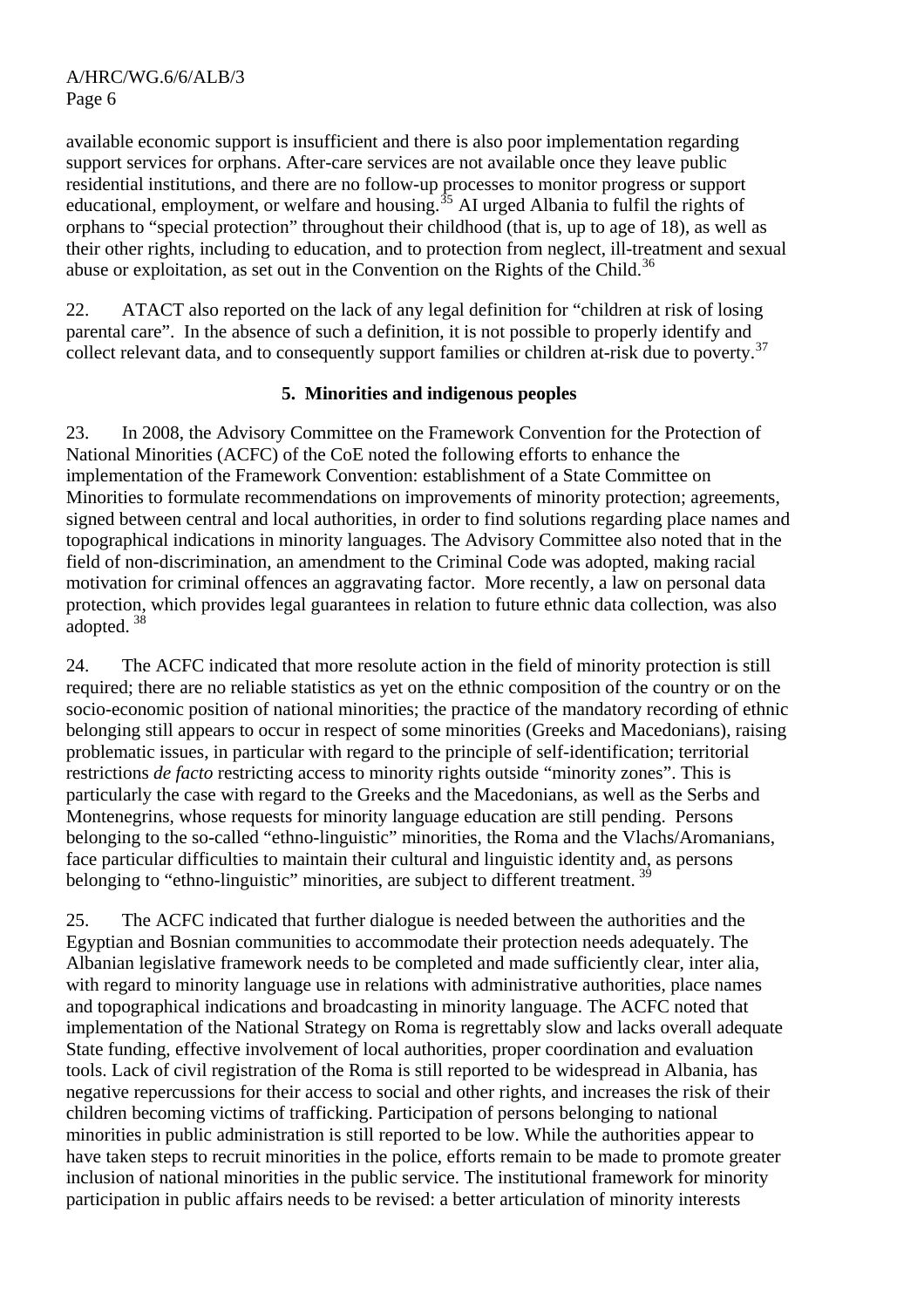should be supported, promoting minority self-organisation, and a governmental sector that consults national minorities on issues affecting them, should have decision-making powers.<sup>[40](#page-8-1)</sup>

26. In its 2004 report, ECRI called, inter alia, for a wide range of measures aimed at improving the participation and representation of members of some minority groups in political decision-making bodies and political processes at national and local level. ECRI recommended that measures be taken to ensure the full inclusion of Roma and Egyptians in all aspects of social, economic and political life; urged the authorities to take further measures to combat the trafficking of Roma and Egyptian children. It recommended ensuring that Roma are consistently involved in all aspects of the implementation and evaluation of the "National Strategy for the Improvement of Living Conditions of the Roma" at national and local level. In addition, ECRI recommended consideration of the adoption of a specific National Strategy aimed at improving the situation of Egyptians in Albania; the collection of data enabling the situation of different minority groups in the country to be assessed; and the introduction of further measures to ensure the thorough investigation of allegations of ill-treatment by police and to ensure that the rights of asylum seekers and migrants continue to be guaranteed. $41$ 

#### **III. ACHIEVEMENTS, BEST PRACTICES, CHALLENGES AND CONSTRAINTS**

N/A

#### **IV. KEY NATIONAL PRIORITIES, INITIATIVES AND COMMITMENTS**

N/A

# **V. CAPACITY-BUILDING AND TECHNICAL ASSISTANCE**

N/A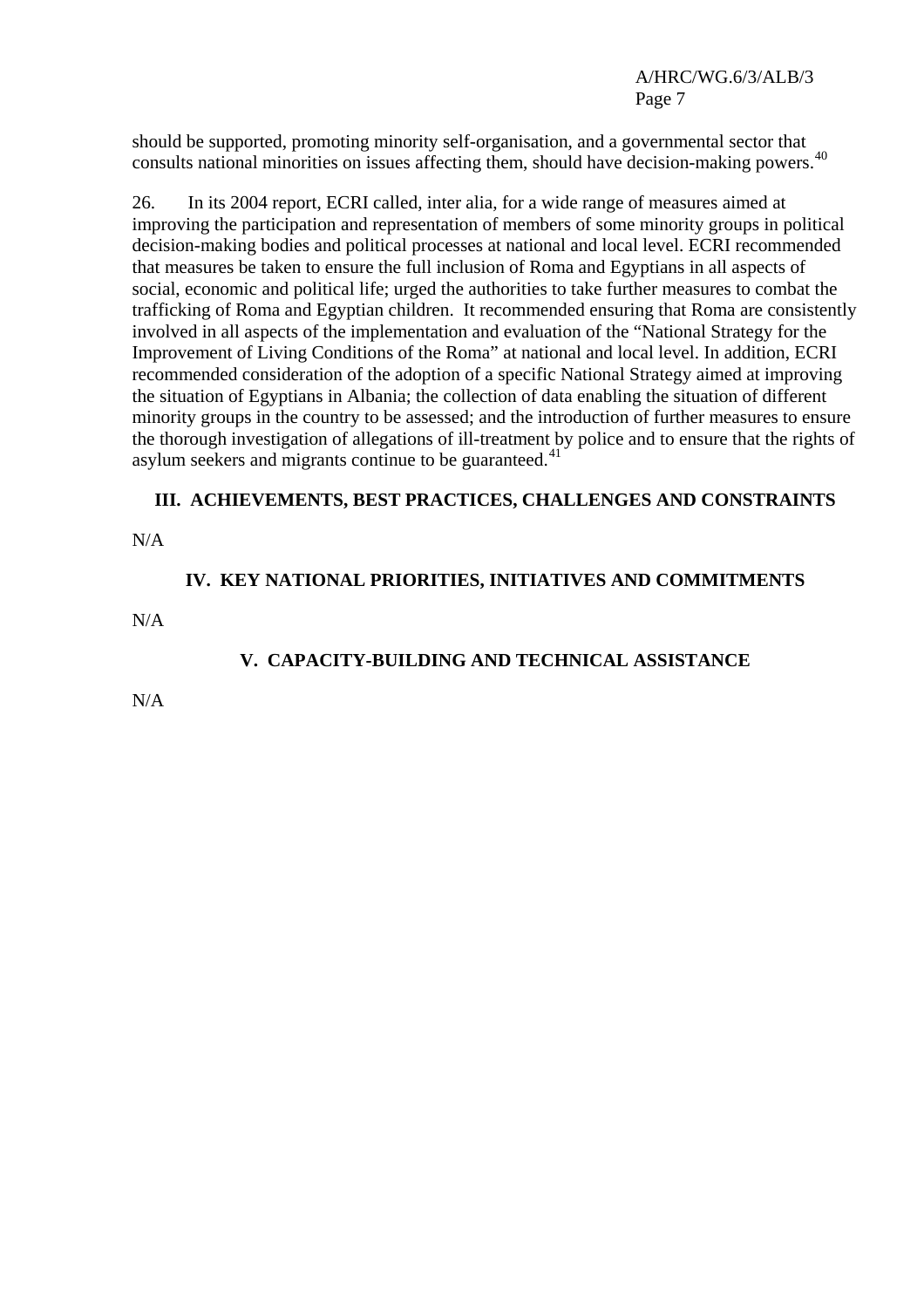#### A/HRC/WG.6/6/ALB/3 Page 8

#### *Notes*

 $\overline{a}$ 

 $1$ <sup>1</sup> The stakeholders listed below have contributed information for this summary; the full texts of all original submissions are available at: [www.ohchr.org.](http://www.ohchr.org/) (One asterisk denotes a non-governmental organization in consultative status with the Economic and Social Council.)

| Civil society  |                                                                                                                                                         |  |
|----------------|---------------------------------------------------------------------------------------------------------------------------------------------------------|--|
| AI             | Amnesty International* London, United Kingdom                                                                                                           |  |
| ATACT          | The Albanian Coalition 'All Together Against Child Trafficking' (report prepared by<br>the BKTF in collaboration with ASOS Children's Village), Albania |  |
| DCI            | Defence for Children International, Geneva, Switzerland                                                                                                 |  |
| <b>GIEACPC</b> | Global Initiative to End All Corporal Punishment of Children                                                                                            |  |
| <b>HRW</b>     | Human Rights Watch*, New York, USA                                                                                                                      |  |

*Regional intergovernmental organization* 

Council of Europe, Strasbourg, France

- 1. CPT: Report of the Albanian Government on the visit to Albania carried out by the European Committee for the Prevention of Torture and Inhuman or Degrading Treatment or Punishment (CPT) from 16 to 20 June 2008 (CPT/Inf (2009)6)
- 2. CPT: Report of the Albanian Government on the visit to Albania carried out by the European Committee for the Prevention of Torture and Inhuman or Degrading Treatment or Punishment (CPT) from 23 May to 3 June 2005 (CPT/Inf (2006)24).
- 3. CPT: Response of the Albanian Government to the report of the European Committee for the Prevention of Torture and Inhuman or Degrading Treatment or Punishment (CPT) on its visit to Albania from 23 May to 3 June 2005 (CPT/Inf  $(2006)5$
- 4. ECRI: European Commission against Racism and Intolerance (ECRI), Third report on Albania, adopted on 17 December 2004 (CRI(2005)23).
- 5. Conclusions 2008 (Albania). European Committee of Social Rights, European Social Charter (revised), November 2008.
- 6. CMN: Committee of Ministers (CMN), Council of Europe, Resolution ResCMN (2005)2 on the implementation of the Framework Convention for the Protection of National Minorities by Albania, adopted on 11 May 2005.
- 7. ACFC: Second Opinion on Albania, adopted on 29 May 2008 by the Advisory Committee on the Framework Convention for the Protection of National Minorities (ACFC/OP/II(2008)003.

 $<sup>2</sup>$  DCI, page 1.</sup>  $3$  DCI, page 1. <sup>4</sup> ATACT, page 1.  $<sup>5</sup>$  DCI, pages 1-2.</sup>  $6$  DCI, page 1.  $7$  DCI, page 5. <sup>8</sup> ATACT, page 1.  $9$  HRW, page 4.  $10$  AI, page 8.  $11$  AI, pages 3-4.

 $12$  AI, page 8.

<sup>13</sup> ECRI, Executive Summary.<br><sup>14</sup> HRW, pages 4-5.

 $15$  HRW, pages 4-5.

 $16$  DCI, page 2.